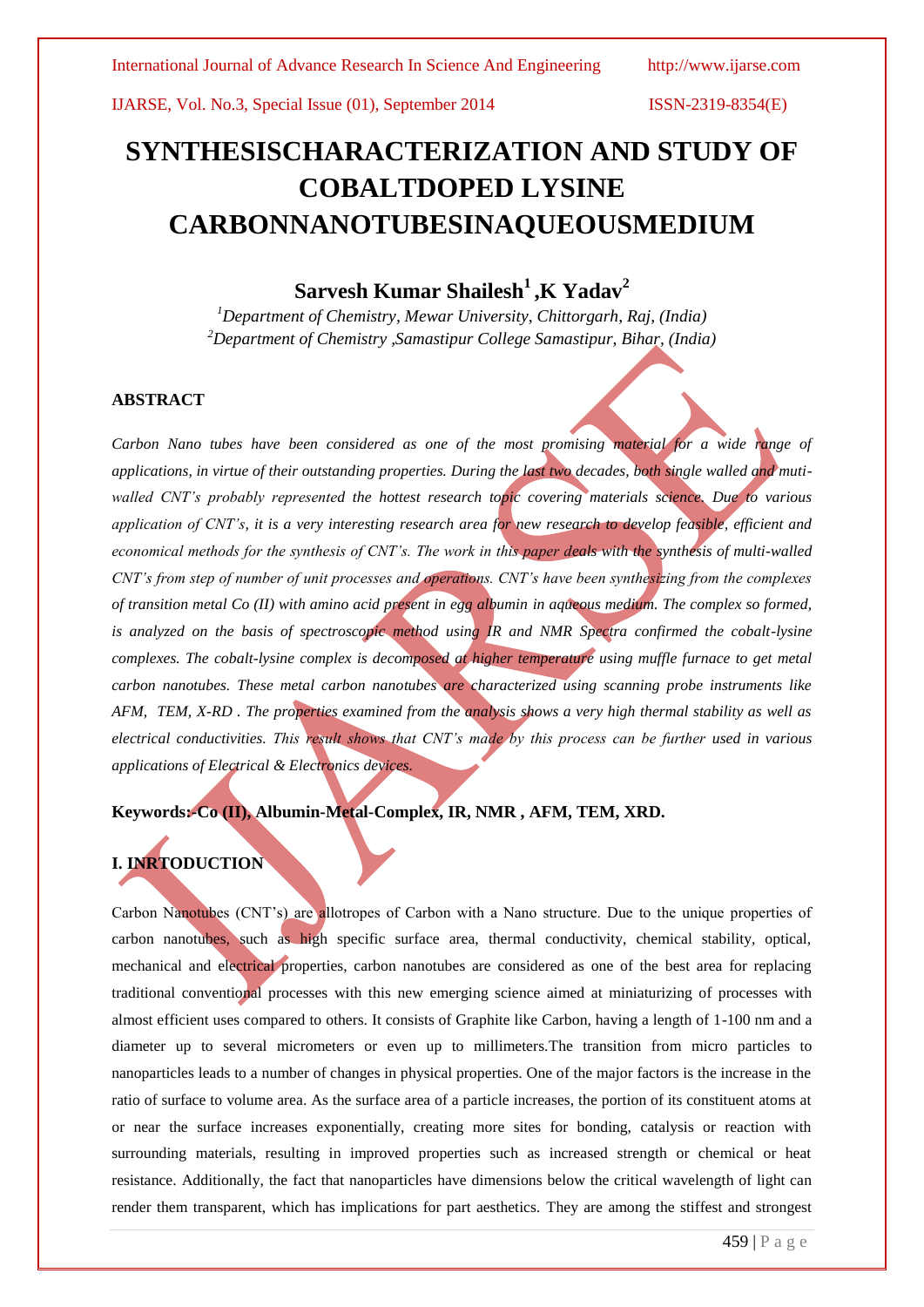fiber known and have remarkable electronic properties with many other unique characteristics. Carbon nanotubes have a broad range of potential applications in Nano electronics, gas sensors, cancer therapy and diagnoses. Nano medicine provides a great potential in fighting many dangerous diseases like cancer and also it has great efficiency in drug delivery. [1,2,6] Due to huge application of CNT's, it is required to develop new economical methods and techniques to prepare Carbon Nanotubes and characterized them. For the economical production of carbon nanotubes protein source can be taken as the key material. It is also required to discover some desired properties in them, so that they can be used in various applications.

#### **II. SYNTHESIS OF CARBON NANOTUBES BY CHEMICAL METHOD**

#### **2.1 Material and Method**

#### **2.1.1 Preparation of CNTs in Aqueous Medium**

It takes place in two steps. First is formation of Cobalt egg albumin complex and second is decomposition of complex material to form multi-walled CNT's.

#### **2.1.2 Preparation Of Cobalt Doped Lysine Complex**

To prepare the carbon nanotubes the solution of cobalt metal salt with concentration of 1N was prepared in distilled water solution by AR grade techniques. The concentration of Cobalt metal ion was then allowed to react with egg albumin to give Cobalt metal doped lysine complex. The Cobalt doped lysine complex is taken out and kept in desiccator for drying. The complex has to be dried for forty days. Protein comprising of amino acid present in egg albumin as a monomer, when reacted with alcoholic solution of cobalt salt forms complex with  $Co^{2+}$  ions. In this complex lone pair present on the nitrogen of NH<sub>2</sub> and oxygen of COO<sup>-</sup> of COOH group formed cross link between two amino acid chains as shown below. The complex formed was characterized by





### **2.1.3 Synthesis Of CNT, S**.

In order to obtain CNT's the complex was decomposed in muffle furnace. The decomposition takes place at either of temperatures at 800<sup>°</sup>, 900<sup>°</sup> or 1000<sup>°</sup> c. [3,4,5]. After the preparation of cobalt doped lysine complex, the extra metal ion are removed from the surface by washing it from 1N HCl solution. Multi-walled CNT's are prepared mostly at temperature as high as  $800-900^{\circ}$ C as at high temperature than this range the formation tends to single walled structure. The characterization of multi-walled CNT's are done from AFM, DLS, TEM,andXRD, explained in the next section of this paper.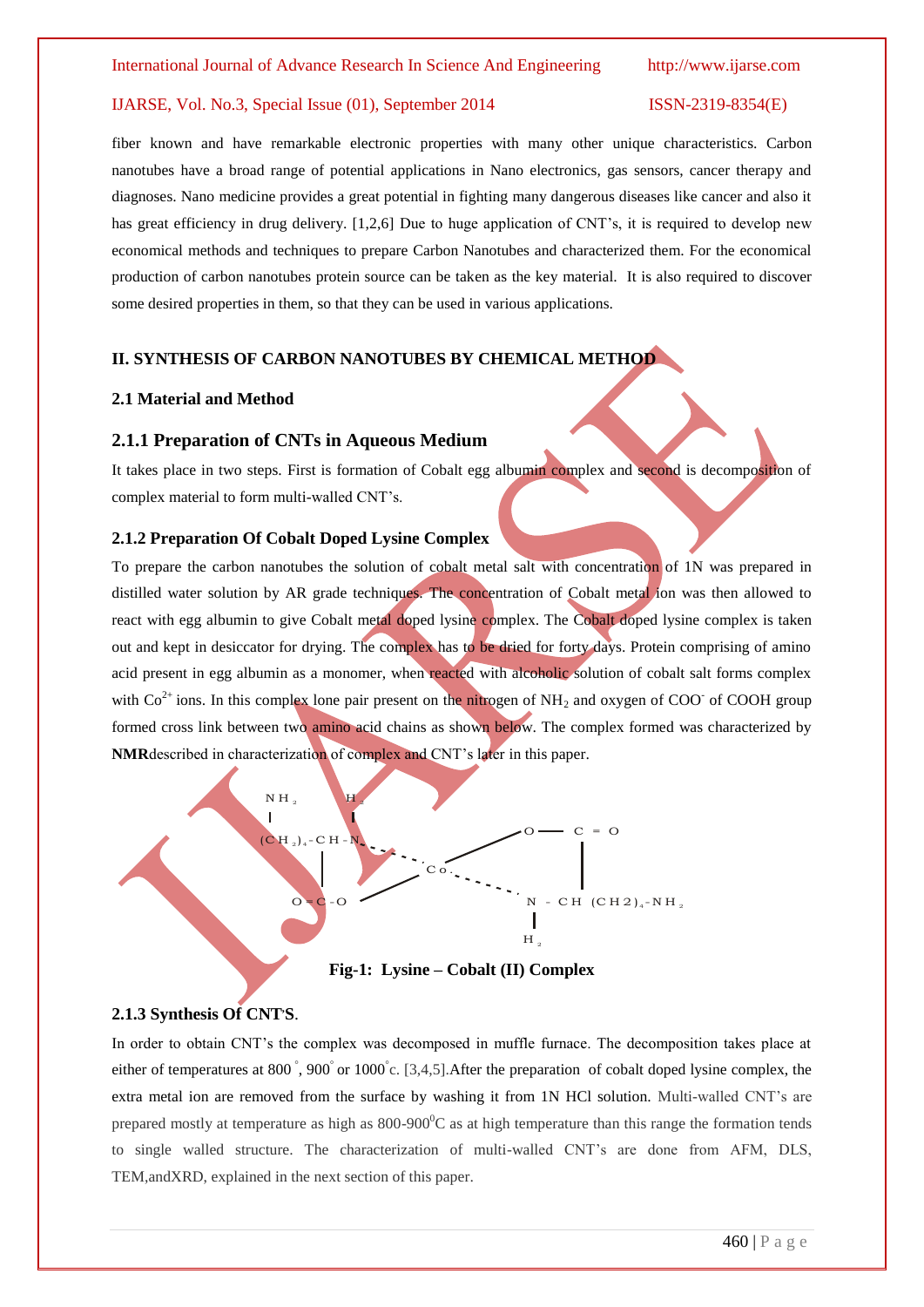International Journal of Advance Research In Science And Engineering http://www.ijarse.com

IJARSE, Vol. No.3, Special Issue (01), September 2014 ISSN-2319-8354(E)

### **III. CHARACTERIZATION**

#### **3.1 Spectral Studies Of Formation Of Cobalt Doped Lysine Complex**

Though it is very difficult to analyze the complexes of albumin and metal but certain important feature can be identified which give valuable information about the structure.

#### **3.1.1NMR (Nuclear Magnetic Rasonance) Spectra**

NMR Spectra of Cobalt Amino acid complex is shown in fig-3. The information from the NMR Spectra is summed up in the table -2 shows the chemical shift of the protons.



#### **Table-2: Characteristics Proton Chemical Shift:**

**Fig-2: NMR Spectra Of The Synthesized Cobalt Doped Lysine Complex In Aqueous Medium**

In the "H NMR spectra of the synthesized cobalt Amino acid Complex with chemical shifts within the range 3.310 PPM the NH<sup>2</sup> Protons was observed. In the spectra, signal with chemical shift at 2.486 PPM C-H Protons attached to the COOH in the amino acids was observed in the spectra signal with chemical shifts at 1.220 PPM is related to the  $R_2$  -CH<sub>2</sub> (secondary type) Protons and the signal with chemical shift with the 0.839 PPM corresponds to the  $R.CH<sub>3</sub>$  (Primary type) protons also observed.

The above examination of the material by IR and NMR spectroscopy shows the presence of Cobalt doped lysine complex.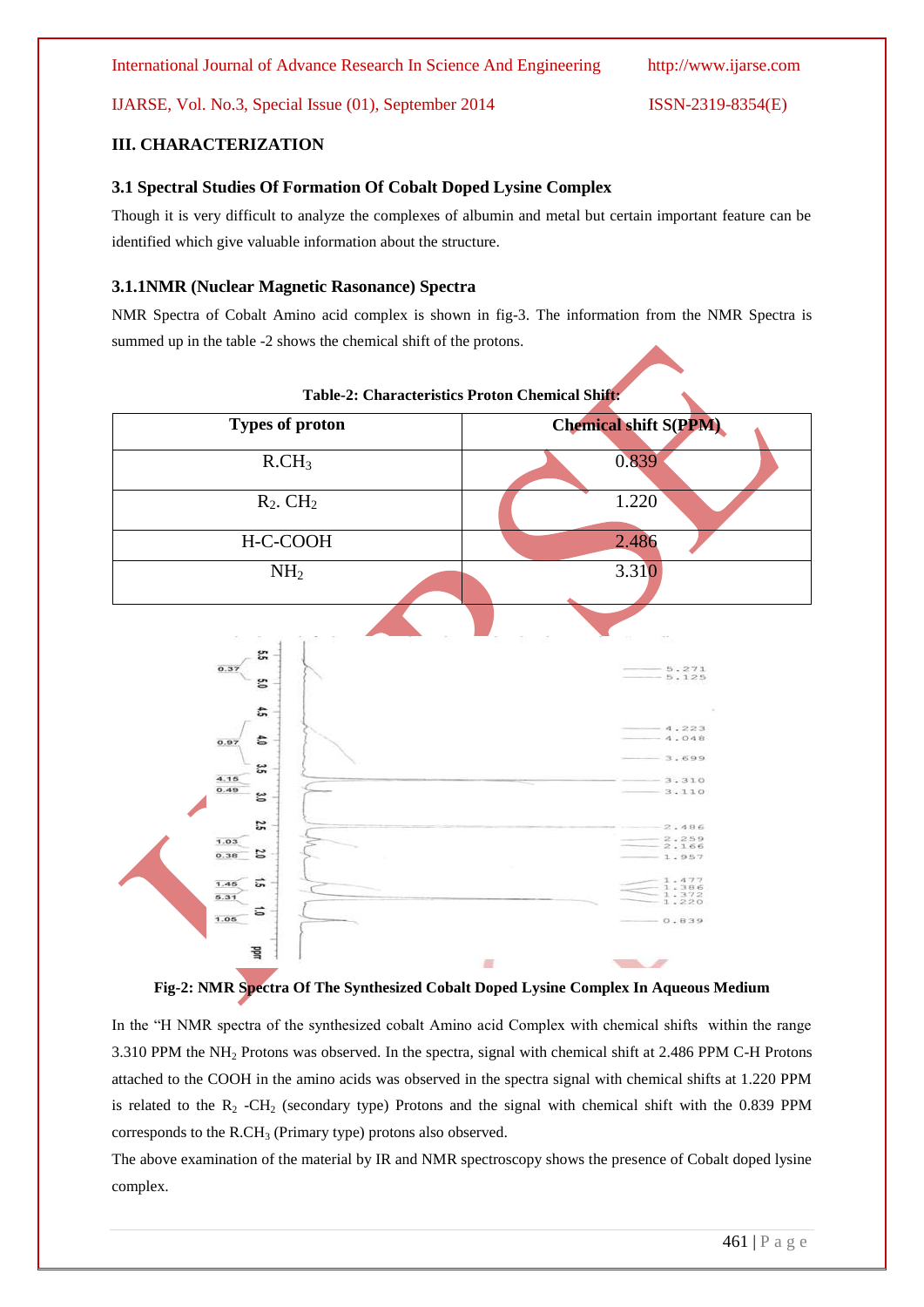#### **3.2 Characterization Of Cnt's By Scanning Probe Instrument**

#### **3.2.1 AFM (Atomic Forces Microscopy)**

Surface imaging studies were performed using Atomic force microscopy (AFM) to estimates surface morphology and particle size distribution. By this investigation we came to know that the linear dendritic shape of metal ions presents at the surface of Carbon nanotubes. The white spots in figure 5 show the presence of Co metal ions in rare linear dendritic form with mutli-walled structures .The particle size predicted is 90 nm in . The maximum peak height obtained is of 179.25 nm with no peaks in between[8,9,10]. The distance between peak to peak in y-direction is 179 nm and in z-direction is 89.78 nm shown in figure 8-. Average sizes of peaks are 101.38 nm or Defined line distanced from the mean line ( *zi*) with roughness approximately 20.93 nm can be calculated by  $R_a = \frac{1}{L} \int_0^L [z(x)] dx$  [11,12,13,14,15]



**Fig 3 (a): The white spots in fig show the presence of Co metal ions in rare linear dendritic form with mutli-walled structures.**



**3 (b) : shows 3D morphology of Co metallic ion made CNT'sFig**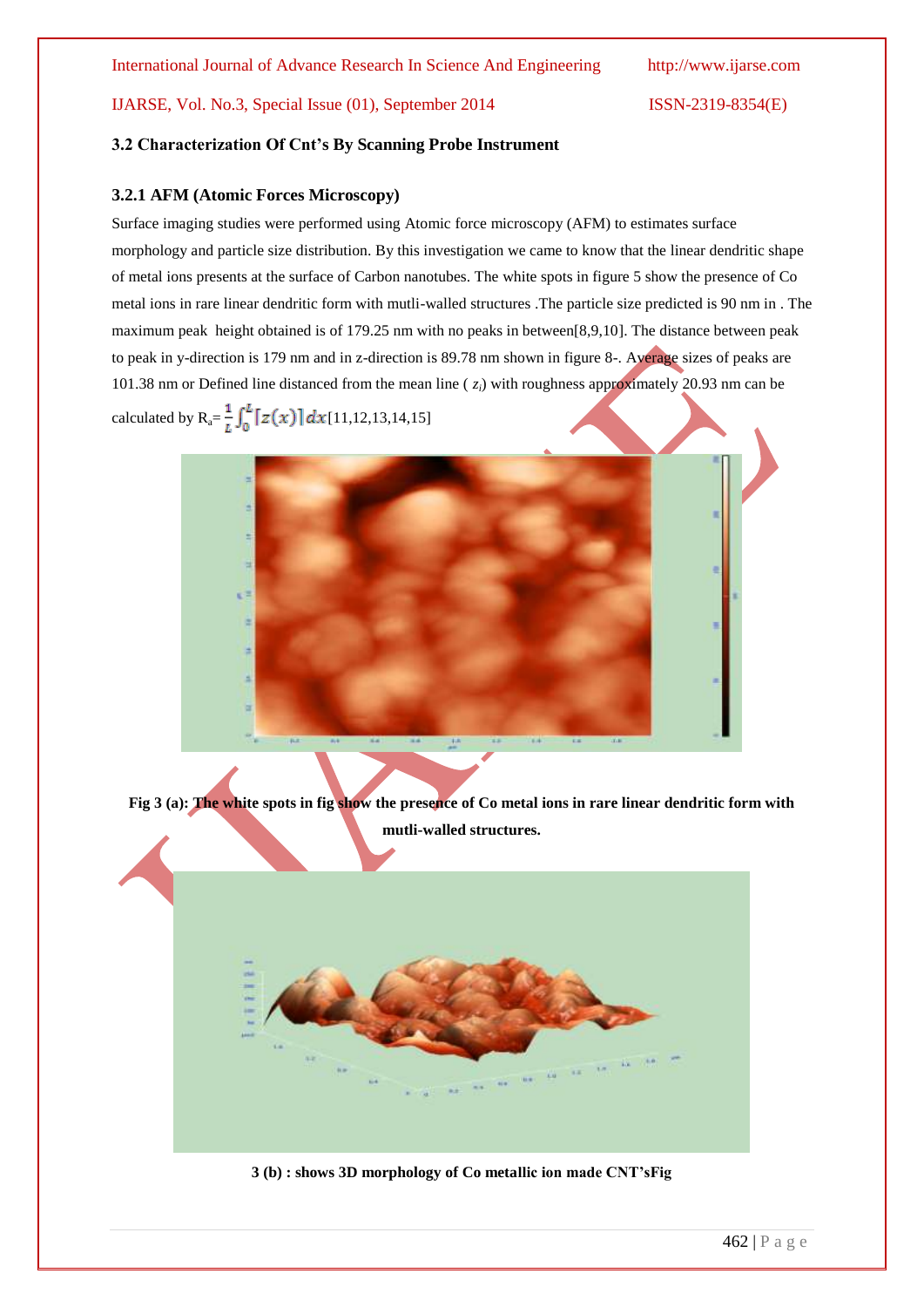#### **3.2.2 TEM (Transmission Electron Microscopy)**

As a result, a specimen having non-uniform density, shape and thickness can be examined by this technique.Figure 4 shows a TEM micrograph of cobalt nanoclusters, where almost all of the particles stick together as one can see better in the picture taken with 500 K magnification. In such cases, reliable particle counting is impossible with or without touching particles being ignored. This is not due to any inherent inability of Image; instead, it is due to the inherent tendency of thenanoparticales to aggregate[16]. This analysis confirmed that the diameter of the particle is in between 10- 20 nm.It also predicted the zig-zagdendrimer shape of carbon nano tubes [17,18,19].



**Fig 4:- TEM Images Of Carbon Nanotubes Synthesized On Decomposition Of Cobalt Egg Albumin Complex At 900**

#### **3.2.3 X-Ray Diffraction**

The X-Ray power diffraction pattern of product were recorded with Cu Karadiation (1.54056  $\lambda = A^{\circ}$ ) in 2  $\theta$ range from 15° to 80°.The analysis of the X-RD report we find different peaks at different value of 2ɵ and degree. e.g ((2Theta, d) =  $(24.662^0,3.60692; 48.877^0,1.86191;50.208^0,1.81560;69.804^0,1.34626)$ ), this shows that the analysed sample is multi-walled carbon nanotubes. The report of sample given in figure 5

Dynamic light scattering (DLS) method has been employed for obtaining the microstructure zetapotential value, average cumulate diameter and the characteristics of the microstructure. The Malvern instrument has been used with Parameter Value **of** Sizing range 0.6 nm to 6 μmDiam, Concentration range 0.1 mg/mL ,Lys to 30w% ,Min sizing sample volume 12 μL ,Min zeta sample volume 0.75 mL, Temperature control 2 to 90 oC, Conductivity range 0 to 200 mS/cm , Laser 3 mW 633 nm He-Ne. the dispersant used is ethylene glycol with RI 1.452 the CNT has RI value of 1.59.

Dynamic light scattering techniques will give an intensity weighted distribution, where the contribution of each particle in the distribution relates to the intensity of light scattered by the particle. It also measures the time dependent fluctuation in the scattering intensity to determine the translational diffusion coefficient( $D<sub>T</sub>$ ) and subsequently hydrodynamic radius( $R<sub>H</sub>$ ).

Z-analysis or comulant mean from the dynamic light scattering comes out to be 94.03 nm. The Bimodal curves for each colored lines shows presence of impurities of Co ion complex and the polydespersity index value is 1 which shows broad size distribution of Co ion composites. The y-intercept can be used to evaluate the signal-to-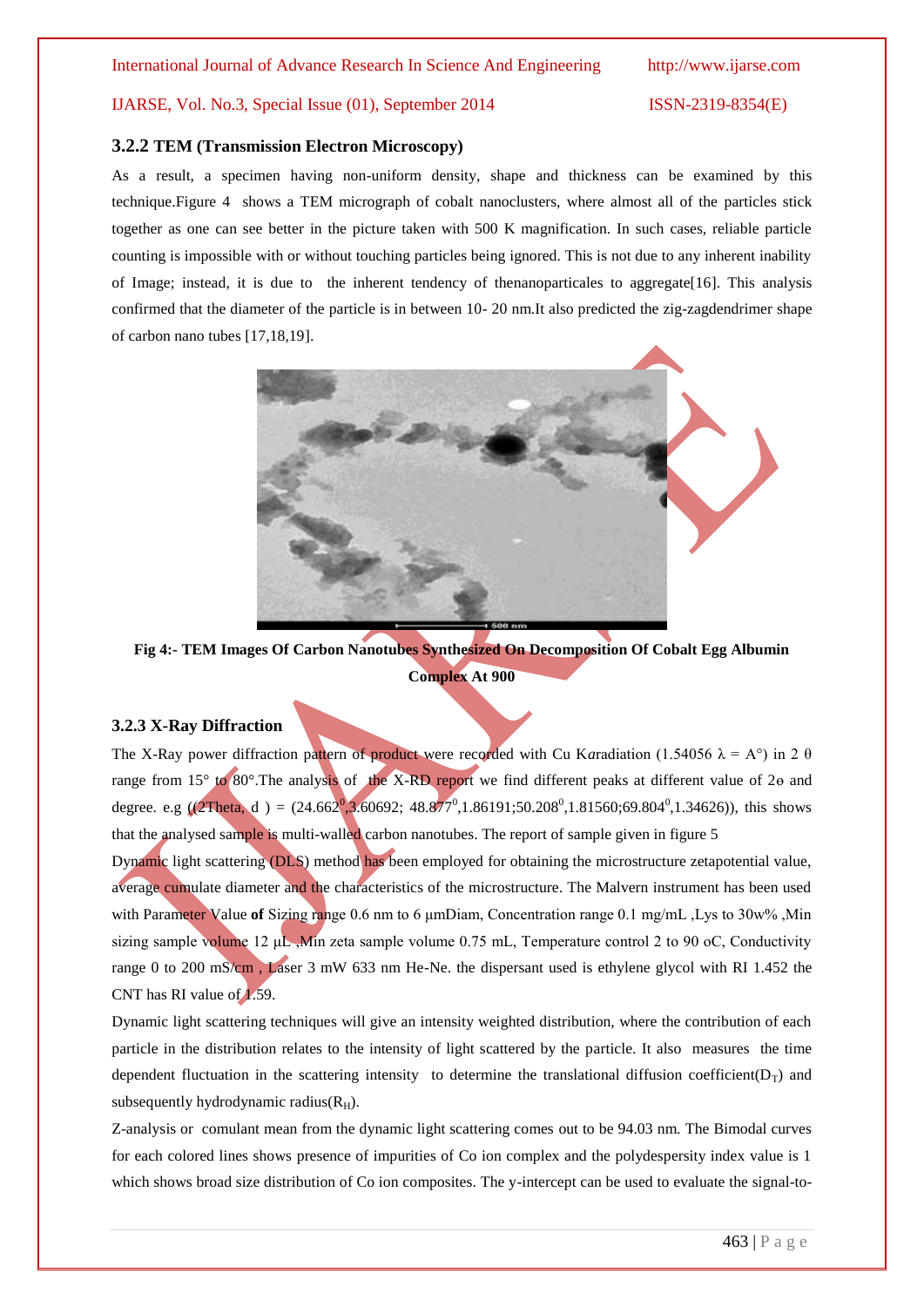noise ratio from a measured sample and thus is often used to judge data quality , the intercept value is 0.939 which shows a very good sytem as an ideal system gives value of 1.0 .the three curves in the fig shows number, volume and intensity distribution respectively.



**Fig-5: The X-RD Image Of Carbon Nanotubes Synthesized At Decomposition Of Cobalt Egg Albumin** 



**Fig.-6.Dynamic Light Scattering Of Carbon Nano Tubes Synthesized At The Decomposition Of Cobalt Doped Lysine Complex**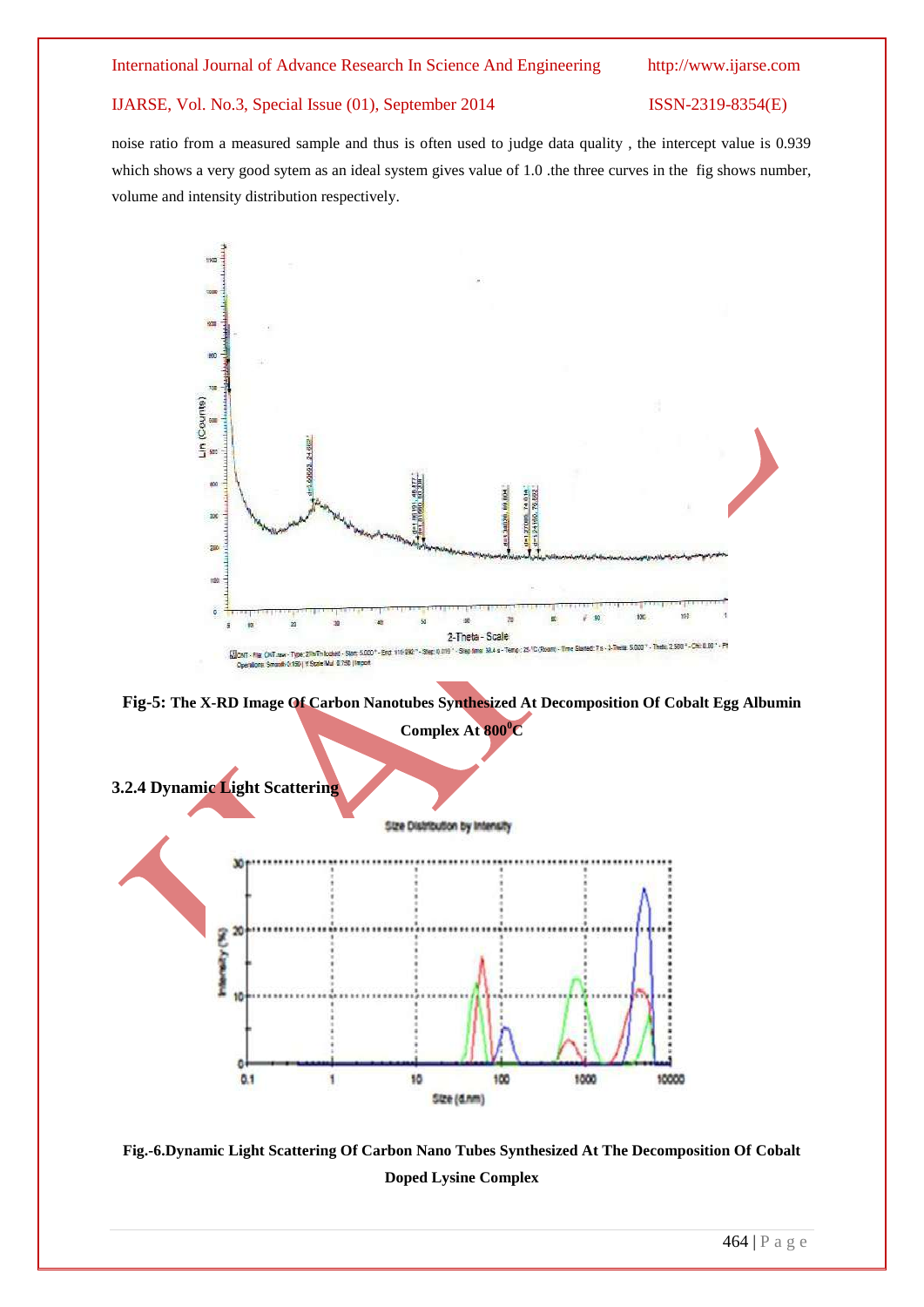#### **IV. RESULT & DISCUSSION**

Carbon nanotubes are prepared by the decomposition of Cobalt doped lysine complex. These Carbon metal nanotubes are formed to exhibit electrical conductivity proves by dynamic light scattering. This shows the presence of unpaired electron and exhibit Para magnetic behavior. It is also predicted to exhibit thermal conductivity.The TEM analysis confirmed that the diameter of the particle is in between 10- 20 nm.It also predicted the zig-zagdendrimer shape.

#### **V. CONCLUSION**

Multi-walled Carbon nanotubes have been prepared by AR grade technique using egg albumin and CO metal ion in aqueous medium. The NMR spectra of sample proves the preparation of Cobalt doped lysine complex. The AFM, TEM image confirms that metal ion present has a linear dendritic copolymers on to the surface of CNT's which can show a great advantages for drug delivering or chemical catalytic reactions in controlled and efficient manner. The large surface to volume ratio can be used in replacing silicon with CNT's for maximizing energy production in solar cells and electrical conductivity. The X-RD studies of the CNT confirm the multiwalled structure of carbon nanotubes. The DLS analysis proves the nano range of the carbon nanotubes and its electrical conductivity.

#### **REFERENCES**

- [1] Banerjee, K.; What are Carbon Nanotubes?; ACM/SIGDA E- Newsletter, Vol. No.**22, 2006.**
- [2] Iijima, S.; Helical Microtubules of Graphitic Carbon," Nature, Vol**. 354, pp. 56-58, 1991**
- [3] Dresselhaus M.S., Dresselhaus G. et al.; Carbon Nanotubes: Synthesis, Structure, Properties and Applications, Springer -Verlag; **2000**.
- [4] Meo, S.B.; Andrews R..; " Carbon Nanotubes: Synthesis, Properties, and Application". Crit. Rev. Solid State Mater. Sci. **26(3): 145-249,(2001**).
- [5] Cao ,G.; Nanostructures and Nanomaterials: Synthesis, Properties and Application, Imperial college Press, **pp. 245-450,(2001**).
- [6] Ratnar, M. ,Ratnar, D.; Nanotechnology "A gentle introduction to next big idea", **pp. 120-130 (1999).**
- [7] Whatmough, R.; Automatic threshold selection from a histogram using the "exponential hull", CVGIP: Graphical Models and Image Processing, vol. **53, no. 6, pp. 592-600, 1991.**
- [8] Russ, J.; Computer-Controlled Microscopy: The Measurement and Analysis of Images, Plenum Press, New York, **1999**
- [9] Lindley, C.; Practical Image Processing in C, John Wiley & Sons, Inc., New York, **1991.**
- [10] Parker,J.; Gray level thresholding in badly illuminated images, IEEE Transactions on
- [11] Pattern Analysis and Machine Intelligence, **vol. 13, no. 8, pp. 813-819, 1999.**
- [12] Oliveira, R. et. al.; Measurement of the Nanoscale Roughness byAtomic Force Microscopy:Basic Principles and Applications; Federal University of São Carlos**;2012**
- [13] Wilson, R. A., &Bullen, H. A.; (2007). Introduction to Scanning Probe Microscopy. Department of Chemistry, Northern Kentucky University, Highland Heights, KY 41099. Accessed 10;03;2011.